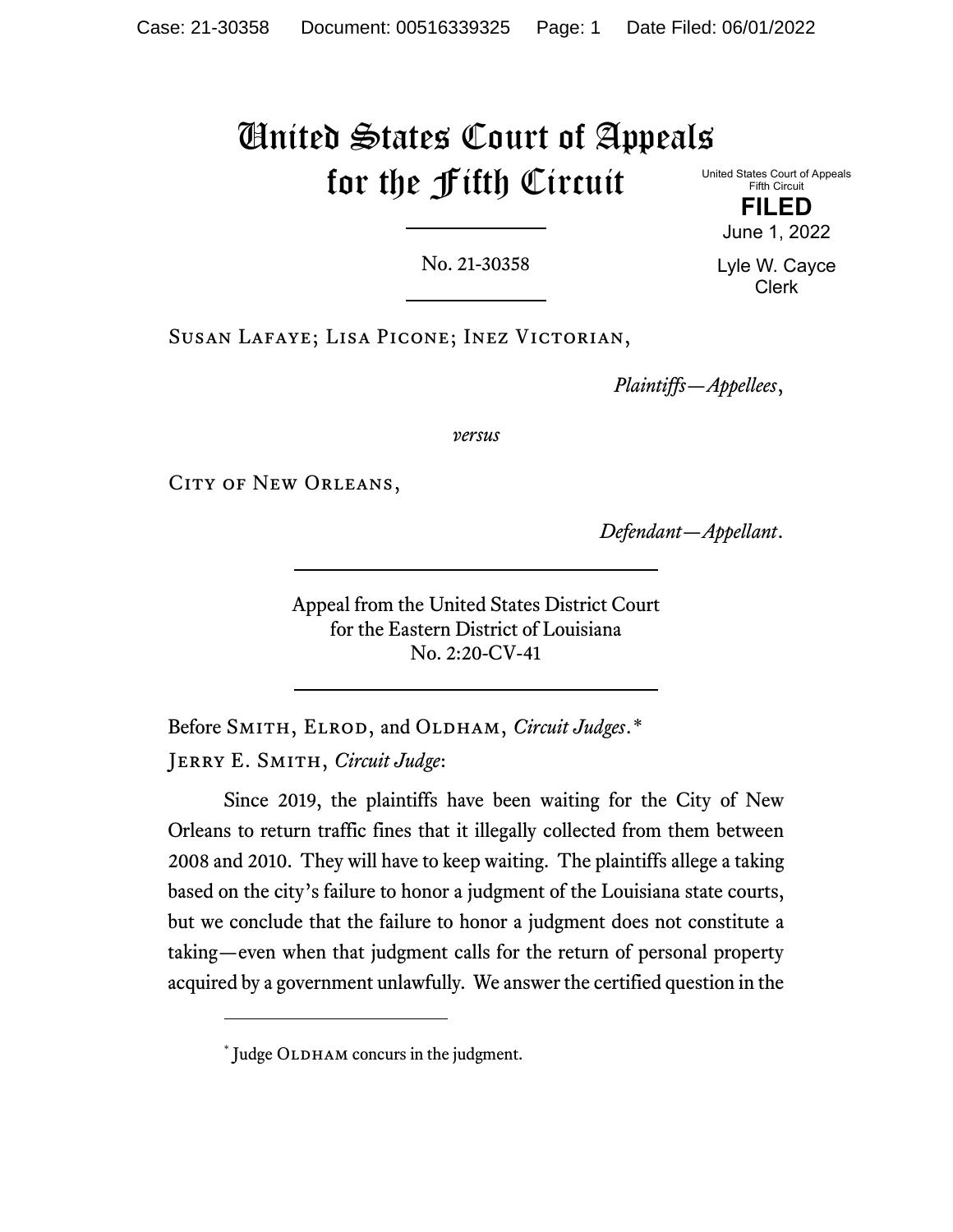negative and remand for further proceedings.

I.

In 2008, the city implemented a program called the Automated Traffic Enforcement System ("ATES"), which used mail to collect fines for traffic violations captured by street cameras. It was initially administered not by the New Orleans Police Department but by the city's Department of Public Works ("DPW").

In 2010, a group of plaintiffs brought a class action challenging the legality of ATES. Later that year, a state court preliminarily enjoined the program, determining that, under state law, the city likely had no authority to delegate ATES enforcement authority to the DPW. In response, the city amended the program to transfer enforcement to the police department.

That solved the problem of ATES's legality but left the question of what would become of the fines that had been collected by the DPW in the meantime. In 2018, the Louisiana trial court resolved that issue in favor of the plaintiffs, ordering the city to "immediately refund" the relevant fines and fees. The Court of Appeal affirmed, *McMahon v. City of New Orleans*, 2018-0842 280 (La. App. 4 Cir. 9/4/19); 280 So. 3d 796, noting that ATES was "void *ab initio*" and that the plaintiffs were therefore entitled to reimbursement of the fines exacted before it was cured in 2010, *id.* at 799–801. The Louisiana Supreme Court denied certiorari. *McMahon v. City of New Orleans*, 2019-01562 (La. 11/25/19); 283 So. 3d 498.

New Orleans still has not reimbursed the fines. Two days after the denial of certiorari, the city issued a statement promising to pay "subject to an appropriation," as it does with all court judgments. But the amount, totaling \$35 million (including \$10 million in interest) at the time of judgment, is substantial, and New Orleans tends to be less than prompt in the payment of judgments. At oral argument, counsel for the city stated that the city's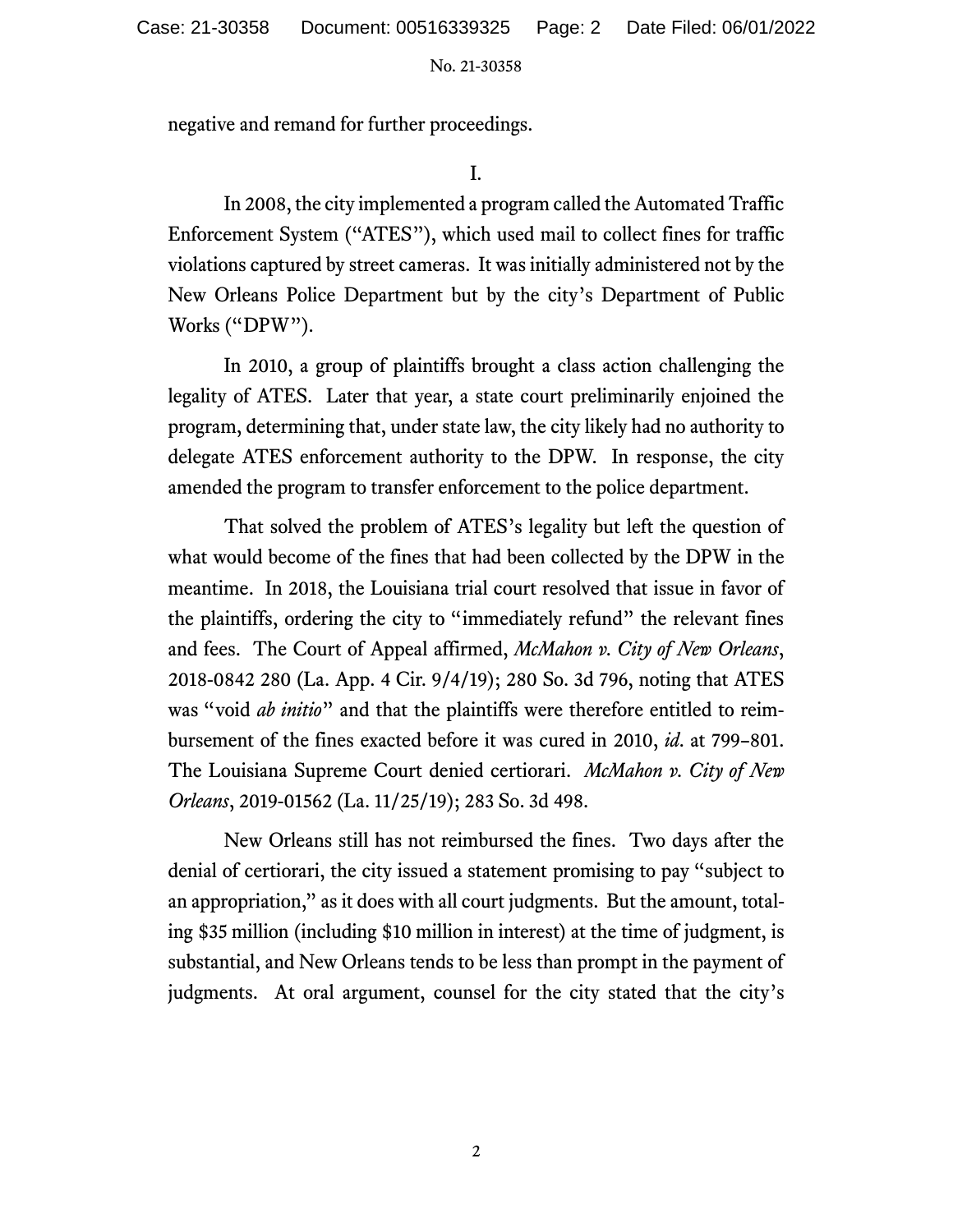unpaid judgments stretch back "over a decade."[1](#page-2-0)

Hoping to avoid that wait, the plaintiffs brought this action in the Eastern District of Louisiana on January 6, 2020, some six weeks after the denial of certiorari. The plaintiffs alleged that the city had violated the Fifth and Fourteenth Amendments by confiscating their property and keeping it without just compensation. Under the plaintiffs' theory, the taking arose not when their money was initially confiscated, but instead when the city refused to return that money immediately in response to the final judgment in *McMahon*.

New Orleans moved to dismiss for failure to state a claim. It maintained that civil fines, such as those imposed by ATES, are not takings, and it also raised several procedural arguments that are not now before us. The district court, however, disagreed. It denied the motion to dismiss, concluding that the plaintiffs had properly stated a 42 U.S.C. § 1983 claim against the city. New Orleans brought an interlocutory appeal under 28 U.S.C. § 1[2](#page-2-1)92(b). It certified one question,<sup>2</sup> which we now address: whether the failure to comply with a state court judgment may be construed as a taking.

II.

The Fifth Amendment, incorporated against the states by the Fourteenth, provides that "private property [shall not] be taken for public use, without just compensation." U.S. CONST. amend. V. The precise scope of what constitutes a taking is often disputed, but courts have articulated several principles relevant to the plaintiffs' theory.

<sup>&</sup>lt;sup>1</sup> Oral Argument at 13:39-50.

<span id="page-2-1"></span><span id="page-2-0"></span><sup>&</sup>lt;sup>2</sup> New Orleans also presents a second question in its briefing: "Whether money" judgments against political subdivisions in Louisiana entitle plaintiffs to payment at a particular time." The parties dispute whether we may answer such an uncertified question, but we do not address that issue because the second question proves irrelevant to the case in its current posture.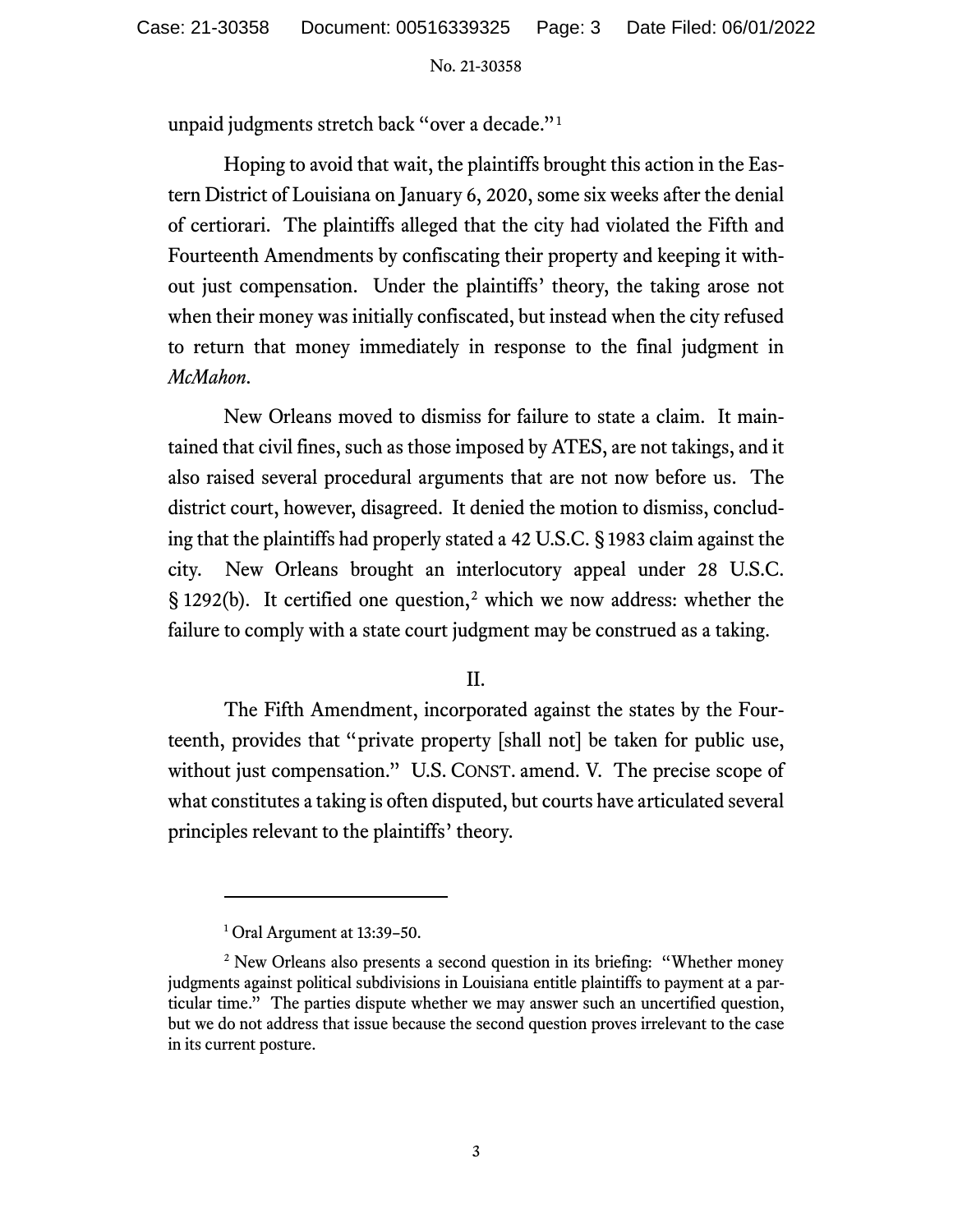First, takings are generally effected through the power of eminent domain. *See, e.g.*, *First Eng. Evangelical Lutheran Church v. County of Los Angeles*, 482 U.S. 304, 316 (1987). Though governments can effect regulatory takings through less "formal" means, *see id.*, these plaintiffs do not bring a regulatory takings claim. Thus, in cases like this one, "[t]he government may not be required to compensate an owner for property which it has already lawfully acquired under the exercise of governmental authority other than the power of eminent domain." *Bennis v. Michigan*, 516 U.S. 442, 452 (1996). For instance, where a government seizes and destroys property incident to a valid use of its police power, no taking occurs. *Johnson v. Manitowoc County*, 635 F.3d 331, 336 (7th Cir. 2011). In this case, New Orleans acquired the plaintiffs' money not through eminent domain nor through any other lawful power, but rather through *ultra vires* implementation of ATES. That posture makes this case unlike prototypical takings actions.

The illegal nature of ATES also presents a more serious problem. A second key feature of takings is that, when properly compensated, they are entirely lawful. *See First Eng.*, 482 U.S. at 314. Thus, "if a government action is found to be impermissible . . . that is the end of the inquiry." *Lingle v. Chevron U.S.A.Inc.*, 544 U.S. 528, 543 (2005). "No amount of compensation can authorize such action." *Id.* A victim of lawless government action can, of course, seek compensation in the form of damages or equitable relief, just as those fined under ATES did in the *McMahon* litigation. But to allege a cognizable takings claim, a plaintiff must challenge action that would have been legal if only it had been compensated. *See, e.g.*, *Knick v. Township of Scott*, 139 S. Ct. 2162, 2168 (2019). That is not how Louisiana's courts understood the collection of fines under ATES.

Putting those principles together, an exaction of money that is completely unlawful, whether compensated or not, is not a taking. That conclusion finds support in the law of taxes. When the federal government levies a tax that is later determined to exceed its legal authority, it does not effect a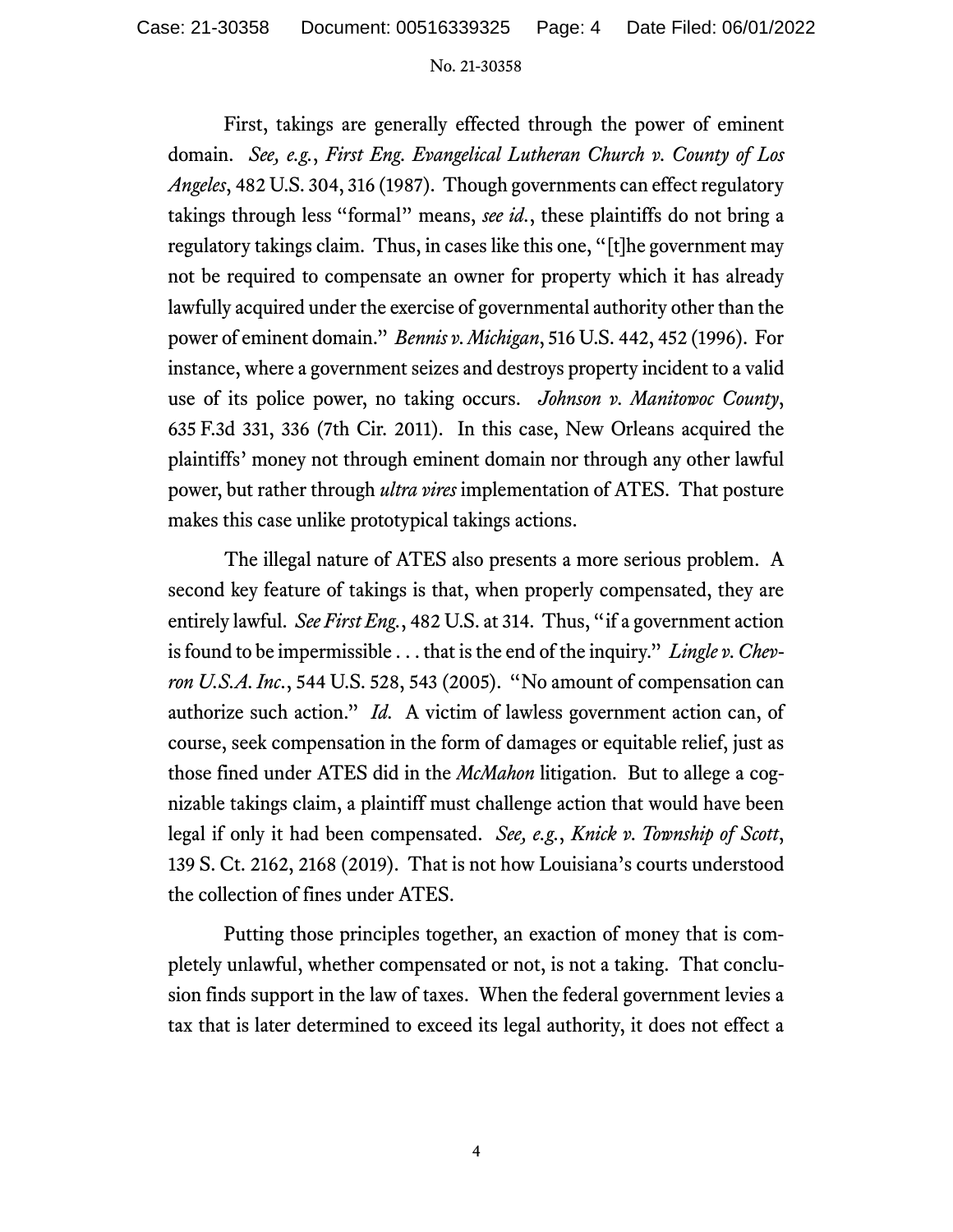taking. *See, e.g.*, *U.S. Shoe Corp. v. United States*, 296 F.3d 1378, 1383–84 (Fed. Cir. 2002). Similarly, New Orleans exacted money using an enforcement power that was later deemed *ultra vires*. Though the city was seeking to exercise its police power rather than Congress's taxing authority, the analogy is strong enough to bolster our conclusion that the implementation of ATES does not constitute a taking.

Moreover, the plaintiffs' taking theory suffers from a logical contradiction. They advance two propositions: The taking did not arise until the moment the *McMahon* judgment became final, and it arose only because the money was *initially* taken with no claim of right. Both contentions are necessary—to relitigate the initial extraction of fines under ATES would raise serious *res judicata* concerns, while fixating on the city's failure to return the money would turn all money judgments against governments into takings. But in their attempt to avoid those pitfalls, the plaintiffs find themselves trying to have their cake and eat it too. They conceive of the city as "taking" their money in 2019, even when that money had been in the city's possession since 2010 at the latest. And they insist that the city's conduct from 2008 to 2010 was necessary to effect a taking that did not actually arise until 2019. Such a theory sits uneasily with a linear conception of time and is not rooted in the text of the Fifth Amendment.

# III.

The plaintiffs' argument to the contrary rests primarily on *Vogt v. Board of Commissioners*, 294 F.3d 684 (5th Cir. 2002). That case concerned land that had been expropriated from private owners to build a spillway. *Id.* at 687. In 1984, Louisiana passed a statute requiring the return of the lands; the levee board nonetheless dragged its feet until 1991, meanwhile collecting royalties from mineral interests in the land. *Id.* Louisiana courts then ordered the levee board to hand over the value of the royalties it had gained between 1984 and 1991. *Id.* at 688. The board failed to do so. *Id.* The landowners deemed that failure a taking, while the board contended that the dispute was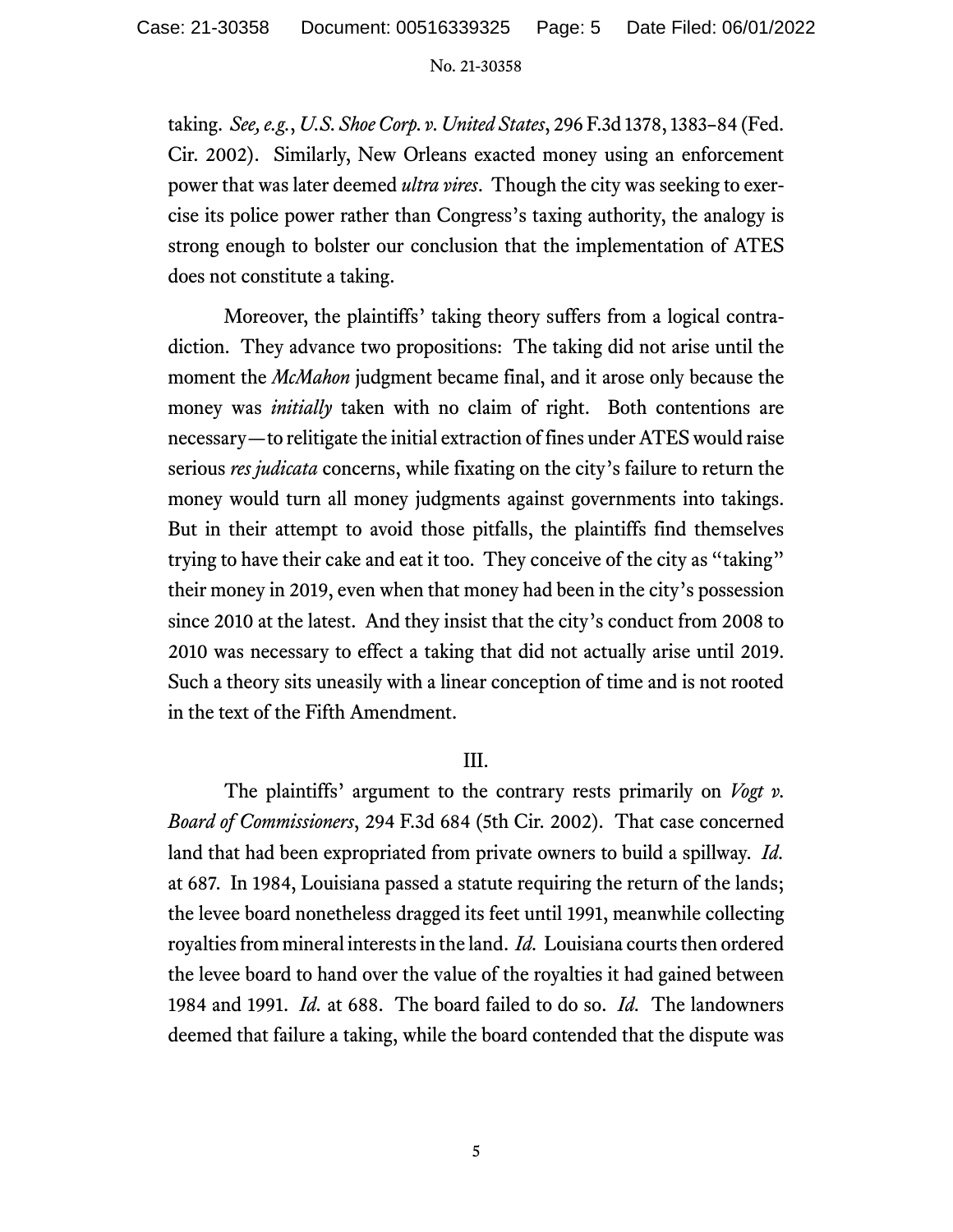"merely an attempt to execute the judgment of the state courts." *Id.* at 697. A panel of this court did not reach the takings issue, but it did reject the board's theory.

The plaintiffs maintain that *Vogt* is similar to this case, but the parallels they point to are superficial. The *Vogt* plaintiffs did assert that "the levee board's refusal to pay the judgment is an unconstitutional taking of their property without just compensation," *id.* at 688—essentially the same legal theory as that advanced by the plaintiffs here. Panels of this court have sometimes, in *dicta*, read *Vogt* as ratifying that theory, though those panels have not themselves adopted it. *See Ariyan, Inc. v. Sewerage & Water Bd.*, 29 F.4th 226, 231 (5th Cir. 2022).[3](#page-5-0)

Although this court ruled for the *Vogt* plaintiffs, that does not mean we adopted every aspect of their reasoning.<sup>[4](#page-5-1)</sup> To the contrary, we stressed that we were resolving "only [one] point": whether "a decree of the Louisiana courts somehow converted private property . . . into public funds subject to an unenforceable lien." *Vogt*, 294 F.3d at 697. We held that it did not. But that does not mean that the government's refusal to return property would *itself* constitute a taking if the property had never been taken in the first place.

<span id="page-5-0"></span><sup>&</sup>lt;sup>3</sup> Ariyan also noted, correctly, that the district court's opinion in this case "turns" on the exact same distinction" as the plaintiffs' reading of *Vogt*. *Ariyan*, 29 F.4th at 231. But contrary to the plaintiffs' protestations, *Ariyan*'s citation to the district court's opinion does not cabin our review of that opinion*. Ariyan* did not purport to adopt the district court's reasoning but, instead, only noted that it was inapplicable to those facts. *Id.*

<span id="page-5-1"></span><sup>4</sup> Indeed, *Ariyan* did not assign binding status to the relevant part of *Vogt*, which it described as "*dicta*." *Id.* at 231. *But see Haspel & Davis Milling & Planting Co. v. Bd. of Levee Comm'rs*, 493 F.3d 570, 575–77 (5th Cir. 2007) (appearing to treat the relevant portion of *Vogt* as binding). The plaintiffs' application of the rule of orderliness thus gives rise to a catch-22: If *Ariyan*'s discussion of *Vogt* is *dicta*, it is nonbinding. If *Ariyan*'s discussion is binding, then Vogt is *dicta*, and therefore nonbinding.

Either way, we are not required to accept the plaintiffs' preferred reading of *Vogt*. We instead accept the reading described below and, because that reading does not compel the result in this case, we have no occasion to address whether the relevant section of *Vogt*  is *dicta*.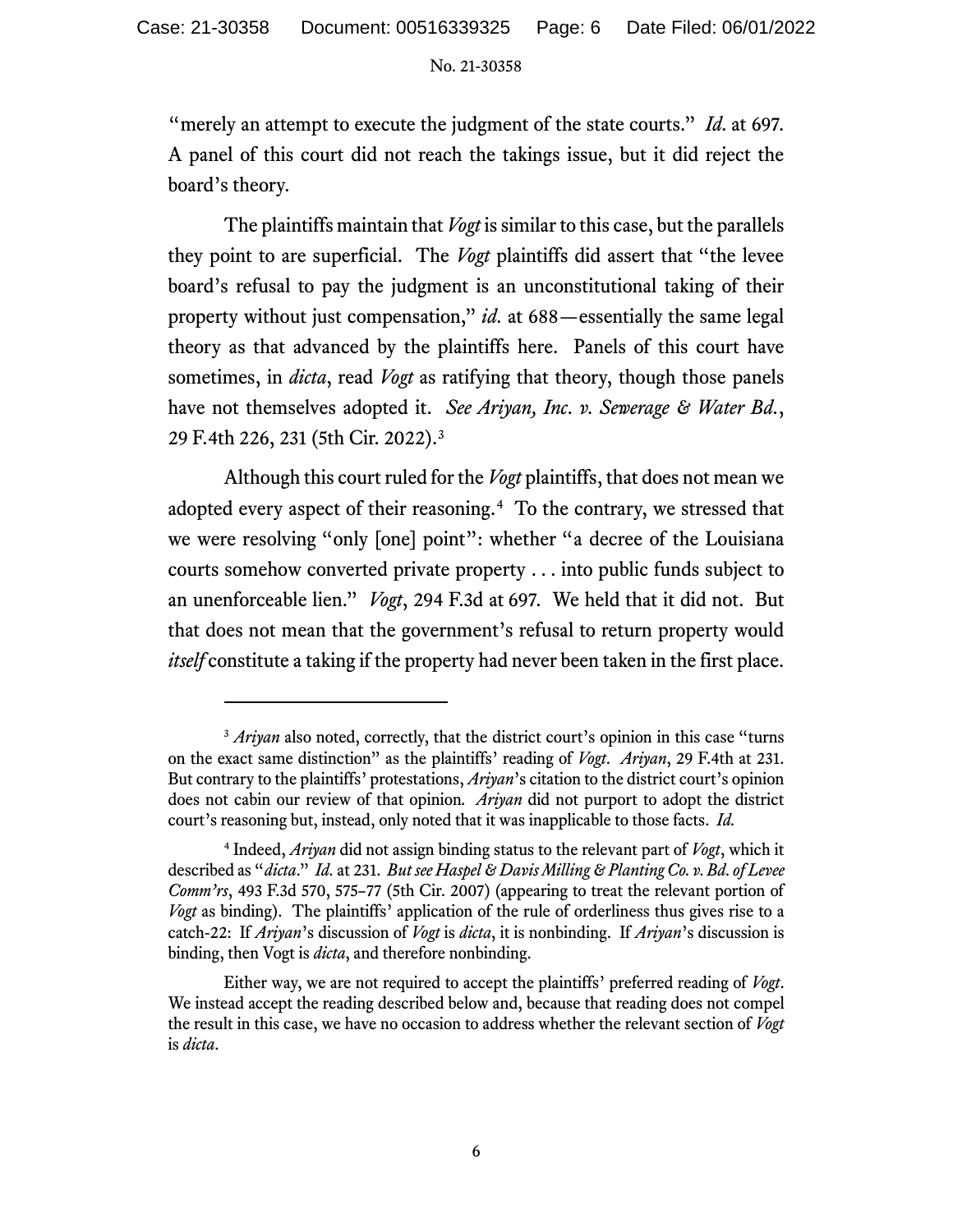We confirmed that our holding did not resolve the outcome of the *Vogt* plaintiffs' takings claim but merely rejected the defense that a judgment had altered the nature of the property interest in question. *See id.* at 696–97.[5](#page-6-0)

That reading of *Vogt* comports with the broader principles of takings law described above and with the unique factual background of that case. The property at issue in *Vogt* was personal property—money that had been collected as royalties years before the case reached this court. *See id.* at 687. But those royalties had been collected per land-based mineral interests, meaning they were ultimately traceable to real property that the state had expropriated under its power of eminent domain. *Id.* By retaining the land in question for several years longer than it should have and collecting royalties on it, the levee board exposed itself to a plausible, if not quite airtight, takings claim. We did not resolve that claim but did conclude that its viability was not extinguished by the state court judgment ordering the return of the royalties.

*Vogt* thus provides little help to the plaintiffs. A judgment does not alter the fundamental nature of the interest it protects. Though the outcome of the *McMahon* litigation did not render the plaintiffs' money immune to a takings claim, neither did it give rise to a takings claim that did not previously exist. That conclusion makes intuitive sense—as stated previously, it is odd to conceive of a government as instantly "taking" property, especially property as fungible as money, that has been in its actual possession for years. And as the plaintiffs admitted at oral argument,<sup>[6](#page-6-1)</sup> their theory gives rise to no limiting principle—it would allow plaintiffs in a case like this to bring a federal takings claim the day after receiving a favorable judgment, even if the defen-

<span id="page-6-1"></span><span id="page-6-0"></span><sup>&</sup>lt;sup>5</sup> We did note that "[o]ur holding extends only to cases where ... the government has forcibly appropriated private property without a claim of right or of public or regulatory purpose." *Vogt*, 294 F.3d at 697. But we made that observation to stress that our conclusion was limited to judgments for the return of property, as distinguished from money judgments. Read in that context, the sentence does not imply that our holding recognized a taking in *all* cases in which a government lawlessly appropriates property.

<sup>6</sup> Oral Argument at 20:22–37.